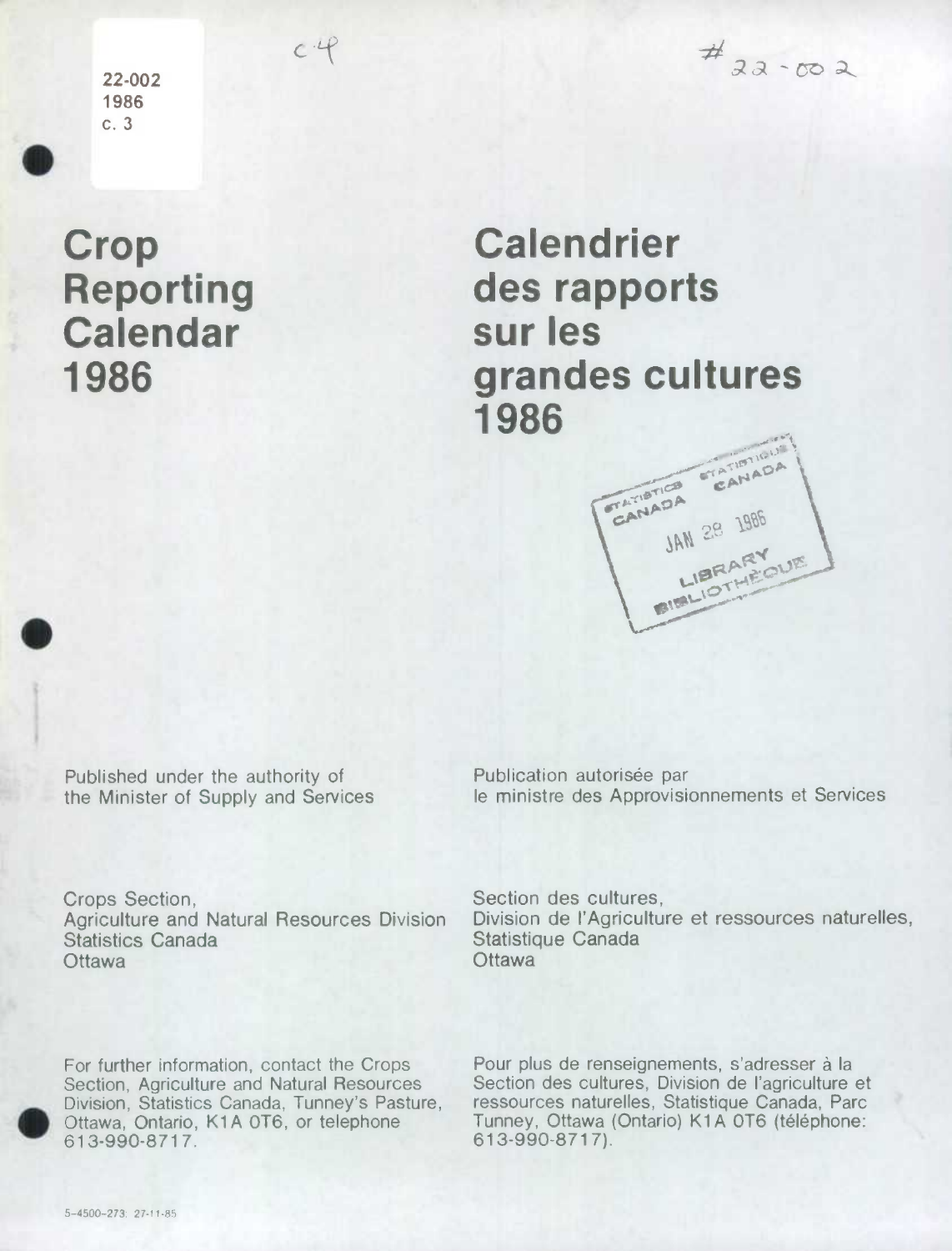#### Field Crop Reporting Series -Catalogue 22- 002

The eight publications in the Field Crop Reporting Series are released at strategic points in the crop year detailing farm stocks of grain, crop area, yield and production. Stock reports detail the total stocks of the major Canadian grains by position, and the farm-held stocks in the Prairie Provinces. The first area report contains the surveyed planting intentions of producers while the June estimates are made after most of the seeding has been completed. Yields and levels of production by province are forecast twice, based on expectations to the end of harvest, while the November estimate is released after the harvest. A breakdown of the previous year's crop area, yield and production seeded on summerfailow and on stubble land in the Prairie Provinces, is contained in the January report. The reports are released at 15:00 hrs

-

**VWMW** 

#### *Série de rapports sur les grander cultures* - *NO 22. 002 au catalogue*

Les huit rapports de la série sur les grandes cultures sont indiqués sur le caiendrier des rapports agricoles. Les rapports statistiques, publiés a des mom stratégiques de la campagne agricole, donnent des chiffres détailles n *stocks de céréales dans les fermes, les superficies cultivées, les rendements production. Les rapports des stocks décrivent en détail les stocks i.e.* principales céréales canadiennes par emplacement, ainsi que les stocks dans les fermes des Prairies. Les premiers rapports sur les superficies présentent les *intentions d'ensemencement des producteurs après enquête, alors que les estimations de juin sont faites lorsque les semailles sont terminées. Les rendements* et les niveaux de production par province font deux fois l'objet de prévisions *de fin de rct olic.v. t.ndi.s que les estimations de nopembre sont pubiiées après*  les récoltes. Une ventilation des superficies cultivées, des rendements et de la *production, dans le cus des cultures sur jachères et sur chaumes dans les Prairies, parait dans le rapport de janvier. Les rapports sont publiés à 15h.* 

| No.              | Title Titre                                                                                                                                                                                                                  | Date                              |  |  |
|------------------|------------------------------------------------------------------------------------------------------------------------------------------------------------------------------------------------------------------------------|-----------------------------------|--|--|
|                  |                                                                                                                                                                                                                              | 1986                              |  |  |
| 1.               | SUMMERFALLOW AND STUBBLE, AREA AND YIELD OF MAJOR CROPS, PRAIRIE PROVINCES, 1985.<br>Superficie ensemencée et rendement des principales grandes cultures sur jachères et sur chaumes. Provinces des prairies, 1985<br>and/et |                                   |  |  |
|                  | STOCKS OF CANADIAN GRAIN AT DECEMBER 31, 1985.<br>Stocks de céréales canadiennes au 31 décembre 1985.                                                                                                                        | January 24<br>24 jam ter          |  |  |
| $\boxed{2}$ .    | MARCH INTENTIONS OF PRINCIPAL FIELD CROP AREA, CANADA.<br>Superficie projetée en mars des principales grandes cultures, Canada.                                                                                              | April 4<br>4 avril                |  |  |
| 3.               | STOCKS OF CANADIAN GRAIN AT MARCH 31.<br>Stocks de céréales canadiennes au 31 mars.                                                                                                                                          | April 25<br>$25$ are $l$          |  |  |
| $\boxed{4}$ .    | PRELIMINARY ESTIMATES OF CROP AND SUMMERFALLOW AREA, CANADA.<br>Estimation provisoire de la superficie des cultures et des jachères, Canada.                                                                                 | June 27<br>$27$ <i>jun</i>        |  |  |
| $\boxed{5}$ .    | STOCKS OF CANADIAN GRAIN AT JULY 31.<br>Stocks de céréales canadiennes au 31 juillet.                                                                                                                                        | August 21<br>m22 aout             |  |  |
| $\vert 6. \vert$ | AUGUST FORECAST OF PRODUCTION OF PRINCIPAL FIELD CROPS, CANADA.<br>Prévisions d'août de la production des principales grandes cultures, Canada.                                                                              | <b>August 29</b><br>$20$ goit     |  |  |
| $\boxed{7}$ .    | SEPTEMBER FORECAST OF PRODUCTION OF PRINCIPAL FIELD CROPS, CANADA.<br>Previsions de septembre de la production des principales grandes cultures, Canada.                                                                     | October 3<br>3 octobre            |  |  |
| 8.               | NOVEMBER ESTIMATE OF PRODUCTION OF PRINCIPAL UJELD CROPS, CANADA.                                                                                                                                                            | November<br>(Date tlexible)       |  |  |
|                  | Estimation de novembre de la production des principales grandes cultures, Canada.                                                                                                                                            | novembre<br>(La date peut varier) |  |  |
|                  |                                                                                                                                                                                                                              |                                   |  |  |

#### Cereals and Oilseeds Review Catalogue 22-007

The Cereals and Oilseeds is a monthly catalogue providing information on domestic and international grain marketing. The report consists of five sections: a current situation report outlining important market developments, wheat supply-disposition information, coarse grain supply-disposition data, si I seed supp lv -disposition information, *a* rid eurre *Fit* international dii ta . iichiid ing prices. In addition to the appropriate supply-dispositions, each section contains disaggregate data (e.g. exports by countries) appropriate to important usage categories. The information contained in the Review is available from members of the Grain Marketing Unit on the dates indicated. The published "hard copy" is available approximately 10 days thereafter.

#### Grain 'l'rade of Canada Catalogue 22.201

The Grain Trade of Canada is a publication setting forth detailed marketing information on a historical basis. It is published annually in September.

#### **La revue des céréales et des graines oléagineuses** *NO 22-007au catalogue*

La revue des céréales et des graines oléagineuses est un mensuel d'information sur le commerce national et international des céréales. La Revue, qui est divi*see en einq sections, fair Ic point sur Ia situation des marches, sur Ic bilari du*  bié, des céréales secondaires et des graines oléagineuses; elle renferme égale-<br>ment des données sur le marché international, dont les prix des céréales. En plus des bilans appropriés, chaque section contient des données désagrégées *'par cx. les exportations par pays) scion les principales categories d htilisation. i.cs données de la Revue peuvent être fournies par les employés de la Sous-sec*tion de la commercialisation des céréales aux dates indiquées, environ 10 jours *avant la pam lion de la publication.* 

*<i>I.e commerce des grains au Canada Nº 22-201 au catale que* 

*Le commerce de&* ":'' i,' *(e". ,:: . '*i ' ' *pp'!,'' née.c clzrorzolog',qw'.* . *:.* . par année en septembre.

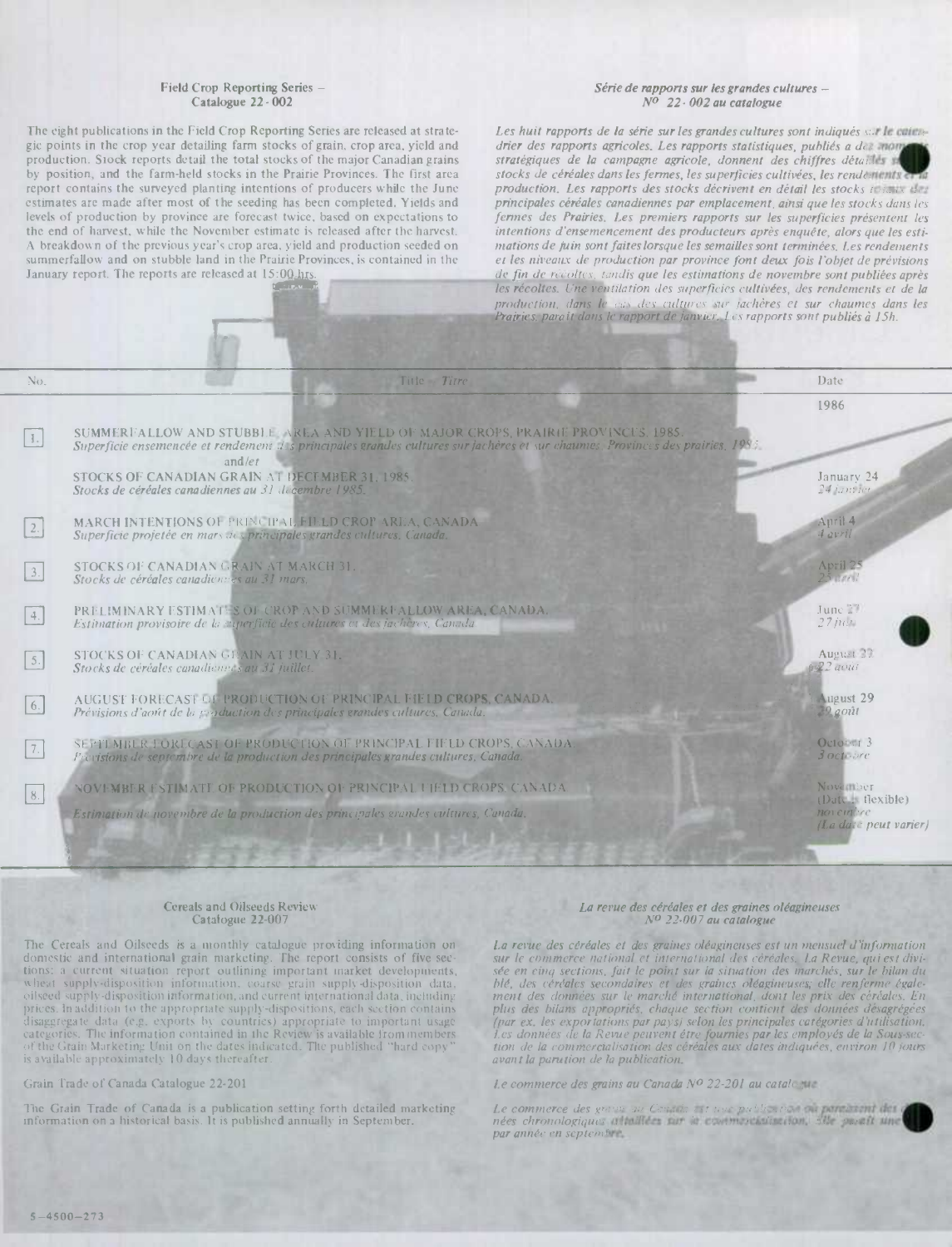# 1986

| <b>SANTA SANTA SANTA SANTA SANTA SERVICIAL</b><br><b>JANUARY</b> | <b>FEVRIER</b><br><b>FEBRUARY</b>                                                         | <b>MARCH</b><br><b>MARS</b>                                          |
|------------------------------------------------------------------|-------------------------------------------------------------------------------------------|----------------------------------------------------------------------|
| S/D M/L T/M W/M T/J F/V S/S                                      | SID MIL TIM W/M TIJ F/V S/S                                                               | S/D M/L T/M W/M T/J F/V S/S                                          |
| $\mathcal{S}$<br>$\overline{2}$<br>$\sim$                        |                                                                                           | 1                                                                    |
| $\overline{5}$<br>6<br>8<br>9<br>$\overline{7}$<br>11<br>10      | $\overline{2}$<br>$\vert 3 \vert$<br>$\overline{5}$<br>8<br>$\sqrt{4}$<br>6<br>$\sqrt{ }$ | $\mathbf{2}$<br>$3\quad4$<br>5 <sup>5</sup><br>8<br>6                |
| 12<br>13 14<br>$(15)16$ 17 18                                    | 9<br>10<br>12(13)<br>15<br>11<br>14                                                       | 12(13)<br>9<br>11<br>10<br>15                                        |
| 2021<br>22 23 24 25<br>19                                        | 19<br>16<br>18<br>20<br>22<br>21                                                          | 16<br>8<br>22                                                        |
| 27 28 29 30 31<br>26                                             | 23 24 25 26 27 28                                                                         | $23 -$<br>$^{24}_{31}$ 25 26 27 28 29<br>30                          |
|                                                                  |                                                                                           |                                                                      |
| <b>APRIL</b><br><b>AVRIL</b>                                     | <b>MAY</b><br><b>MAI</b>                                                                  | JUNE<br><b>JUIN</b>                                                  |
| S D MIL<br>TMWMT/J FV S/S                                        | SD ML TIM WM T/J F/V SS                                                                   | S/D M/L<br>T M W/M T/J<br>$F/V$ S/S                                  |
| $\overline{2}$<br>3<br>$\overline{4}$<br>5<br>1                  | $\overline{2}$<br>3                                                                       | 3<br>7<br>$\overline{2}$<br>5<br>$\mathbf{1}$<br>$\overline{4}$<br>6 |
| 8<br>9<br>12<br>7<br>6                                           | 6<br>8<br>9<br>5<br>10<br>$\overline{4}$                                                  | 8<br>9<br>10<br>(13)<br>12<br>14                                     |
| 13<br>14.<br>15<br>16<br>18<br>19                                | 16<br>12<br>13<br>(14)15<br>11<br>17                                                      | 18<br>19<br>15<br>16<br>17<br>21<br><b>20</b>                        |
| 23 24 25<br>22<br>26<br>20                                       | 19<br>22<br>23<br>20<br>24                                                                | 24 25 26 27<br>22 23<br>28                                           |
| 27 28 29<br>30                                                   | 28 29<br>30 31<br>27<br>25<br>26                                                          | 29 30                                                                |
|                                                                  |                                                                                           |                                                                      |
| <b>JULY</b><br><b>STATE STATE STATE STATE STATE</b>              | AOUT<br><b>AUGUST</b>                                                                     | SEPTEMBER SEPTEMBRE                                                  |
| S/D M/A T/M W/M T J F.V S.S<br>W.<br>ALCOHOL: Y                  | SVD M/L T/M W/M T J F/V S S                                                               | S/D M/L IM W/M T/J F/V S/S                                           |
| $\mathbb{R}$<br>3 4 5                                            | $\overline{2}$                                                                            | 2<br>3<br>5<br>6<br>4                                                |
| 7 <sup>1</sup><br>8<br>$\overline{9}$<br>6<br>12<br>$\cup$       | 9<br>$3 -$<br>8<br>5<br>6<br>4                                                            | 7<br>8<br>9<br>$\overline{2}$<br>13<br>10                            |
| (14)<br>13<br>15<br>16<br>8<br>19<br>$7 - 1$                     | 13<br>15<br>16<br>12<br>14                                                                | 14<br>(15)<br>16 17<br>18<br>19<br>-20                               |
| 20<br>22<br>23 24 25 26                                          | 19<br>23<br>18<br> 22                                                                     | 21<br>22<br>23 24 25 26 27                                           |
| 28 29 30 31<br>27                                                | $\frac{24}{31}$ 25 26<br>27<br> 29 <br>30<br>28                                           | 28<br>30<br>29                                                       |
|                                                                  |                                                                                           |                                                                      |
| <b>OCTOBER</b><br>OCTOBRE                                        | NOVEMBER<br><b>NOVEMBRE</b>                                                               | <b>DECEMBER</b><br><b>DECEMBRE</b>                                   |
| S/D M/L T/M W/M TJ FV SS                                         | SD ML TM W.M TJ FV SS                                                                     | SO ML TM WM TJ FV S.S                                                |
| 3<br>$\overline{2}$<br>4                                         |                                                                                           | $2 \t3 \t4$<br>5 <sup>5</sup><br>6                                   |
| $5 \quad 6$<br>8<br>9                                            | $\mathbf{2}$<br>$3\quad 4$<br>-5<br>6<br>8                                                | 9 <sub>1</sub><br>8<br>10<br>12 13                                   |
| 12<br>15 16<br>13(14)<br>18                                      | 12 13<br>15<br>(14)                                                                       | $(15)$ 16 17 18<br>14<br>19<br><b>20</b>                             |
| 19 20<br>21 22 23 24 25                                          | 18<br>19 20 21 22<br>16                                                                   | 21 22 23 24 25 26 27                                                 |
| 26 27 28 29 30 31                                                | 23<br>$\frac{3}{30}$ 24 25 26 27 28 29                                                    | 28 29 30 31                                                          |

7 **Field Crop Reporting Series J Série de rapports sur les grandes cultures** 

.

**Q**

**Cereals and** Oilseeds Review

**La revue des cérèales et graines oléagineuses**